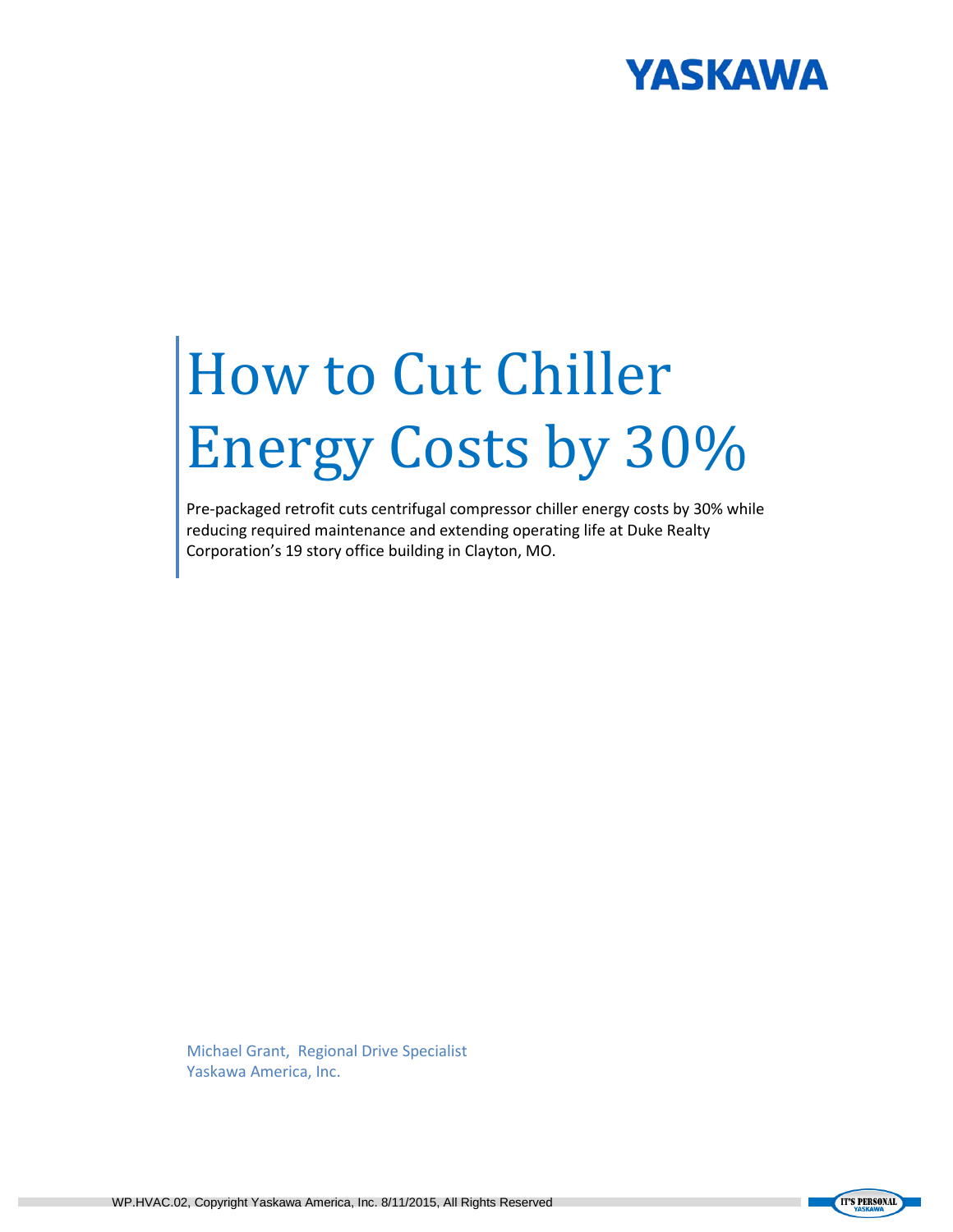

#### Introduction

In January of 2012, Yaskawa America Inc., and Air Masters Inc. of Fenton, MO reported that they had successfully applied and installed multiple Chiller Optimization Packages (COP) in the St. Louis area.

The reason for these COP retrofit installations is that Chillers typically represent the single largest consumer of power in buildings. Therefore, they are a logical place to consider for reducing energy consumption/ costs.

This article examines chiller applications, opportunities to increase their efficiency, how a COP retrofit solves the problem of wasted energy, and provides results from a 2015 case study of an actual 2013 COP installation at Duke Realty in Clayton, MO.

### Improving Chiller Efficiency

The chiller is typically the single largest consumer of power in a building, so it's a logical place to look for reducing energy costs. Chillers use excess energy when their compressor runs at full-rated constant speed, a wasteful and unnecessary operating condition, as most chillers operate at partial load or off 99% of the time. The compressor motor in a chiller is typically quite large, in the range of 150-600 HP, so money saved by operating the compressor motor more efficiently can add up quickly.

The best way to improve chiller compressor motor efficiency is by upgrading motor control from constant to variable speed using a variable frequency drive (VFD). Rising energy costs and electric utility rebates for VFD upgrades coupled with falling prices for large horsepower VFDs have reduced payback times to as little as one year. But, chiller compressor motor VFD retrofits have been somewhat complex projects for a variety of reasons, causing many to postpone retrofits and forego savings.

To address this issue, the Drives Division of Yaskawa America [\(www.yaskawa.com\)](http://www.yaskawa.com/) teamed up with Air Masters [\(www.airmasters.com\)](http://www.airmasters.com/) to create a pre-packaged solution that is economical to purchase, easy to install and simple to operate. Their solution is the Chiller Optimization Package (COP), and it can be retrofitted to existing chillers regardless of brand or size.

The COP is most effective when retrofitting centrifugal compressor chillers, but it can also be applied to other types of chillers including those with reciprocating, rotary scroll and screw compressors. Centrifugal compressors make up the bulk of the chiller market with about 70% market share, so the COP solution addresses the largest chiller market segment in the most efficient manner possible.

To understand how the COP works, it's important to first examine chiller operating details.

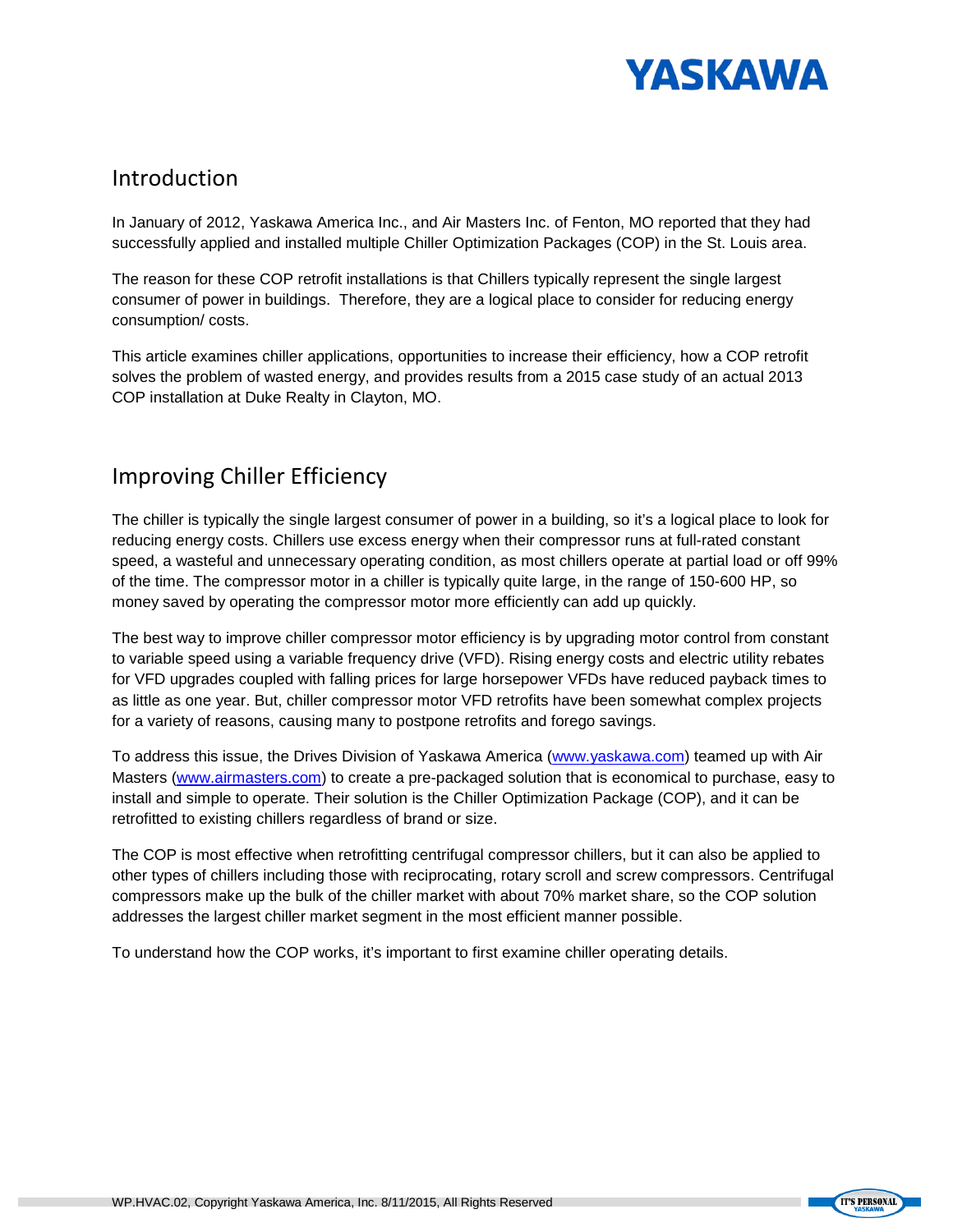

## Chilling Out with the Refrigerant Cycle

A chiller transfers heat from an area where it is unwanted to a place where it is unobjectionable. This is accomplished by using a refrigerant exchange medium and a compressor to perform the required heat transfer. This process is known as the refrigerant cycle, and is depicted in the diagram below.

The refrigerant cycle employs four main components: a liquid metering device, an evaporator, a compressor and a condenser.



The Refrigerant Cycle

The cycle begins with the refrigerant in a liquid state at high pressure in the condenser. From the condenser, the liquid refrigerant flows to the evaporator with flow regulated by a metering device. The evaporator is at a lower pressure than the condenser, so flow is naturally induced from the higher to the lower pressure area.

In the evaporator, the refrigerant changes state from liquid to gas by absorbing heat from the area where it is unwanted, typically called the load. The refrigerant gas is then discharged from the evaporator to the compressor, which raises its pressure.

Next, the high pressure gas discharges the unwanted heat to the unobjectionable place, typically the atmosphere, by changing states back from a gas to a liquid in the condenser. The refrigerant then flows from the condenser to the evaporator, and the cycle begins again.

Now that we have a basic understanding of the refrigerant cycle, we can look at exactly how the COP improves refrigerant cycle and overall chiller efficiency.

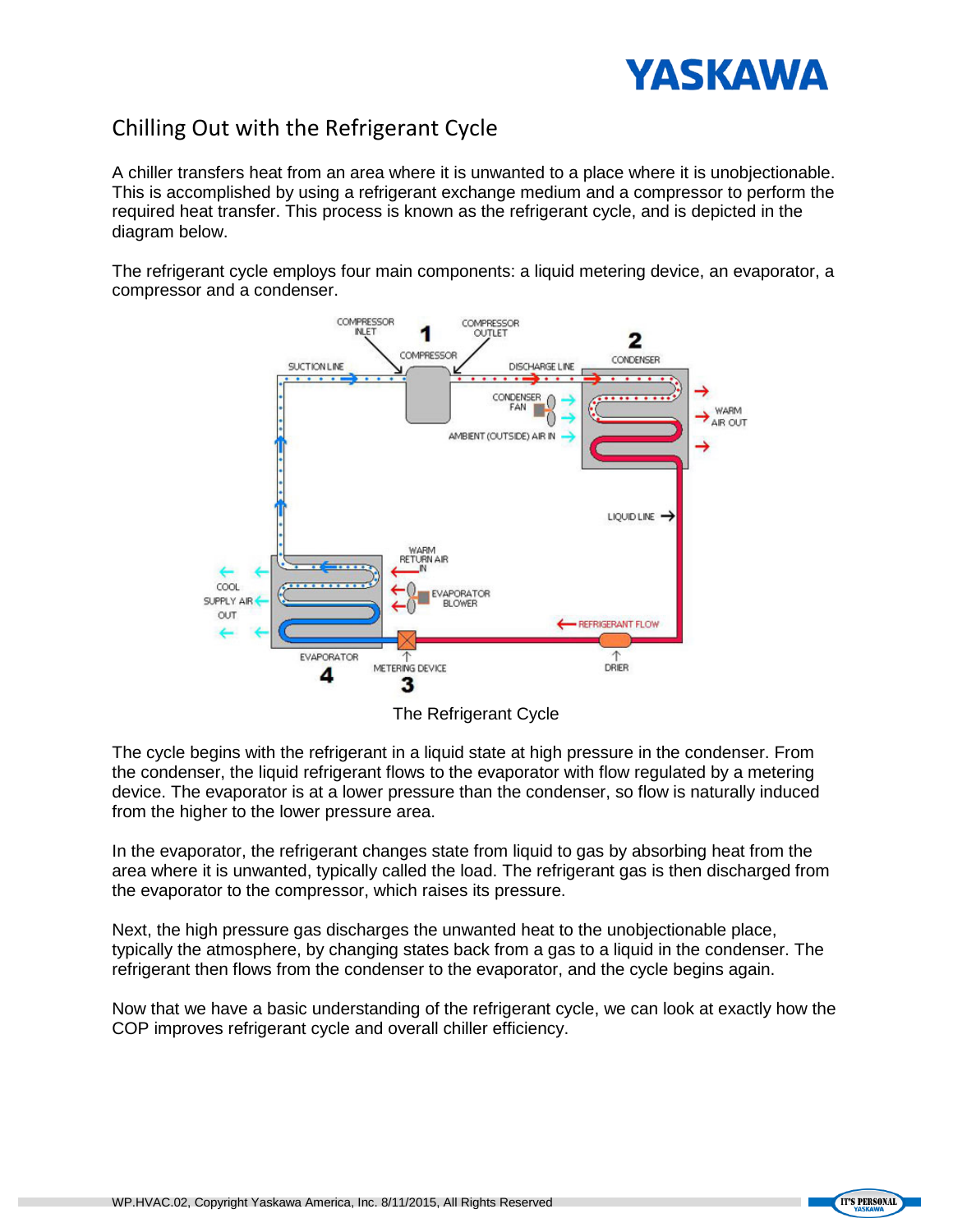

#### COP Solves the Crime of Wasted Energy

To understand how a COP-retrofitted chiller saves energy, consider the two factors that most affect chiller energy consumption. The first is the load, and the second is entering condenser water temperature. A reduction in either of these two factors will save energy, but load is not a controlled parameter and is instead a function of building demand, so the COP instead focuses on efficient reduction of entering condenser water temperature.

A chiller with a constant speed compressor motor reacts to lower load or lower entering condenser water temperature by closing its pre-rotational vanes, which reduces refrigerant flow and saves some energy. However, as the vanes close, they create frictional losses, reducing chiller efficiency and limiting energy savings.

The COP sequences the vanes to a closed position before the compressor motor starts. The unloaded chiller is then given a command to make a controlled acceleration to full speed, usually 60 Hz or about 3600RPM. This control sequence keeps starting torque low by providing a gradual and controlled acceleration of the compressor, thereby increasing mechanical drive and chiller system longevity while cutting required maintenance. The compressor motor soft start also reduces instantaneous power draw from the electric utility, often reducing demand charges.

The COP controller measures the difference between compressor suction and discharge pressure while dialing the vanes open. The lift temperature, the saturated compressor discharge temperature minus the saturated evaporator temperature, is measured as the vanes are simultaneously controlled to maintain the required chilled water set point for the condenser. A chiller has to maintain a certain minimum required lift temperature at all times.

Chiller compressor motor speed is then regulated to keep refrigerant velocity slightly higher than that needed to maintain the required lift temperature. For example, if the exiting condenser water temperature rises as load increases, the required lift will go up, thereby increasing chiller compressor motor drive speed.

Starting torque must be considered in selecting a drive, as refrigerant density is often much higher at start-up than at operating conditions. Typically, 160% of rated starting torque is provided by a standard motor starter or controller. The VFD's inherent soft start eliminates this torque transient, so standard normal duty-rated AC drives can be used with the centrifugal compressor motor in the chiller, reducing VFD up-front cost.

In summary, a much more efficient way to adjust to changing load characteristics or lower condenser water temperatures is to vary the speed of the chiller compressor motor, as opposed to adjusting vanes or other mechanical flow control devices.

The COP is not only the most efficient way to operate a chiller, it's also simple to implement. The COP consists of a VFD, sensors, a controller and a touch screen operator interface panel. COP installation consists of supplying power to the VFD, connecting the VFD to the compressor motor, installing and connecting the sensors, and connecting the vanes to the COP.

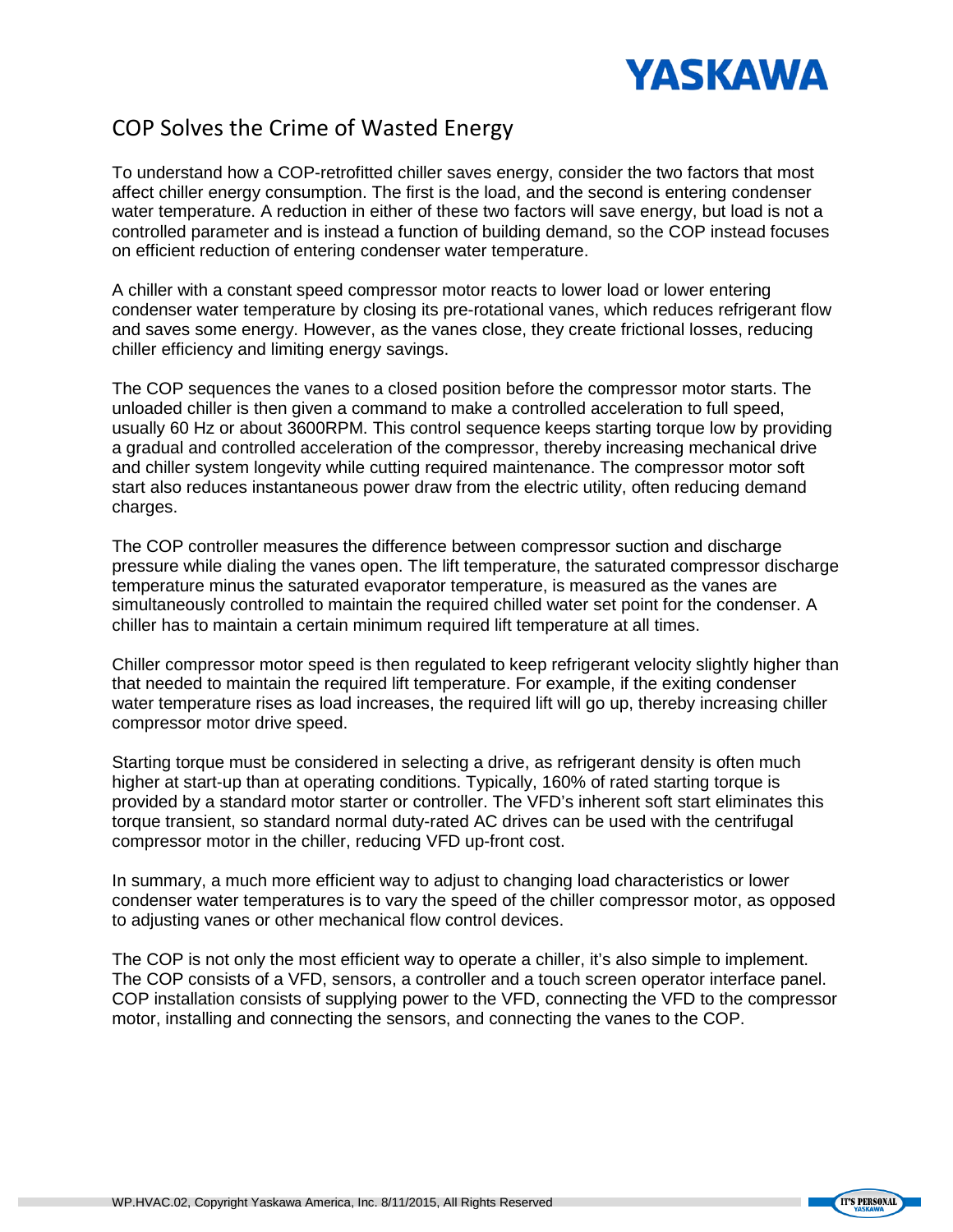



Image 1: Building maintenance personnel can easily monitor and control chiller operation from the touch screen using graphic icons and simple commands

As depicted in Image 1, the COP front panel touch screen shows all relevant operating parameters. Building maintenance personnel can easily monitor and control chiller operation from the touch screen using graphic icons and simple commands. Because the entire COP is solid-state, it doesn't require maintenance and will typically operate trouble free, usually for a service life exceeding that of the associated chiller.

Retrofitting an existing chiller with a COP delivers many advantages as summarized in Table 1 and as detailed above. A COP retrofit is economical to purchase, easy to install and simple to operate. Rising energy prices and more widespread electric utility rebates promise to further increase the attractiveness of a COP retrofit, spreading the solution to an ever greater number of customers.

| <b>Advantages of Chiller Optimization</b> |                                                |  |  |
|-------------------------------------------|------------------------------------------------|--|--|
|                                           | Cuts electrical energy use by 30%              |  |  |
|                                           | 2. Cuts peak power demand                      |  |  |
|                                           | 3. May be eligible for electric utility rebate |  |  |
| 4.                                        | Cuts required chiller maintenance              |  |  |
|                                           | 5. Extends chiller operating life              |  |  |

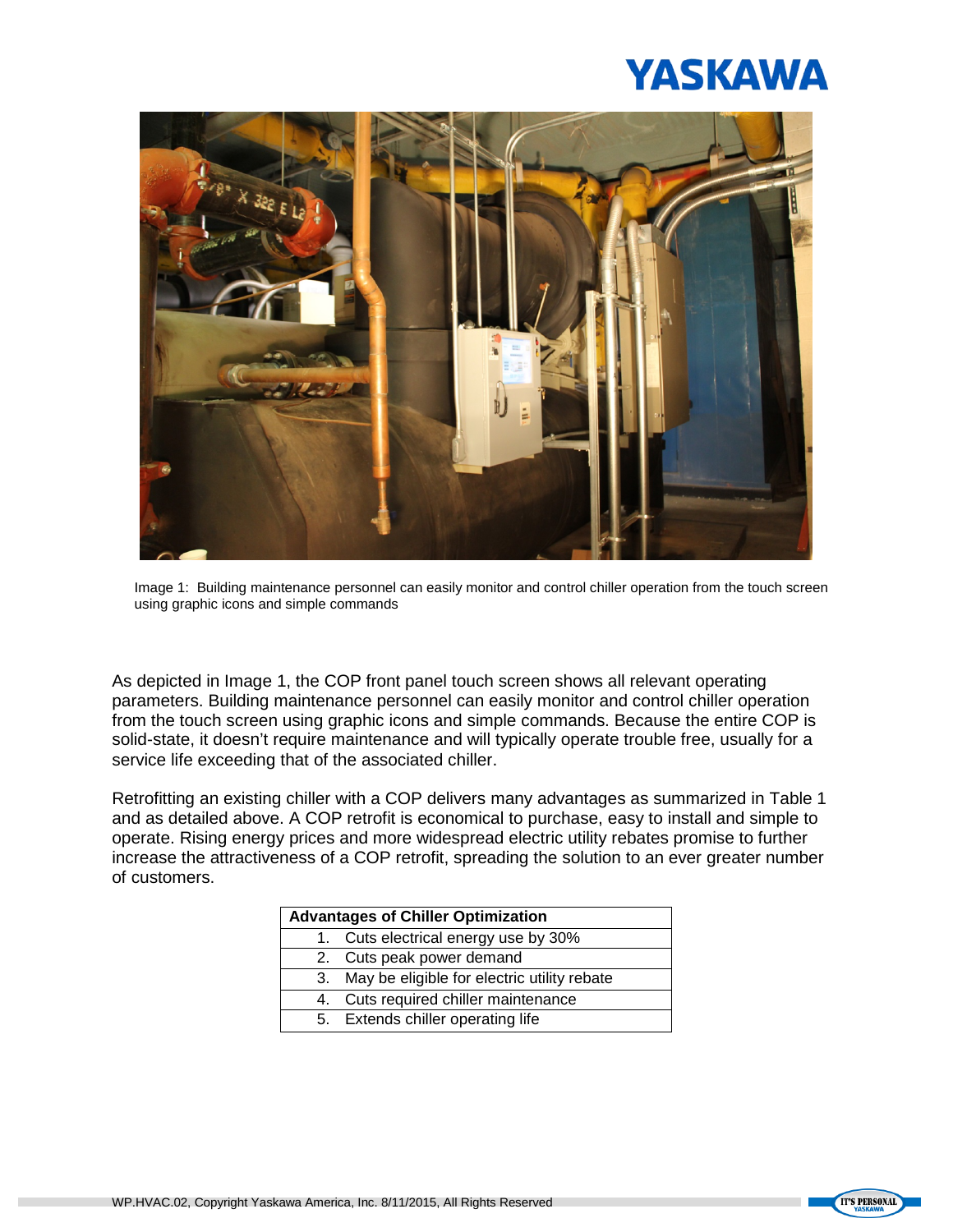

### Duke Realty Corporation Case Study Overview

In the spring of 2013, Air Masters Inc. of St. Louis and Yaskawa America Inc. provided the COP to Duke Realty Corporation, located at 101 S. Hanley, Clayton, MO 63105.

As an added incentive, Duke Realty Corporation received incentives from Ameren Missouri for the retrofit installation of VFDs/COP on two pre-existing chillers. Duke also installed condenser water temperature controls.

The Duke Realty Corporation building uses three 360 ton Trane Centravac chillers to provide cooling for their 19 story office building. Before the retrofit of the COP, the three chillers ran at constant speed. They incorporated only mechanically actuated inlet guide vanes to modulate the chiller capacity and nominally reduce energy consumption performance.



Figure 2: General system differences in efficiency between a constant speed chiller compared with that of a VFD operated chiller.

Condenser water control also impacts Chiller efficiency. The condenser water temperature control is now set to a minimum of 65°F, at 7° wet bulb.

All three of the chillers were designed to operate at constant speed and relied on inlet guide vanes to modulate the capacity of the chillers. The vanes improved the partial loading efficiency of chillers. The COP installed variable frequency drives (VFDs) on two of the three chillers. The third chiller was kept for peak demand operation.

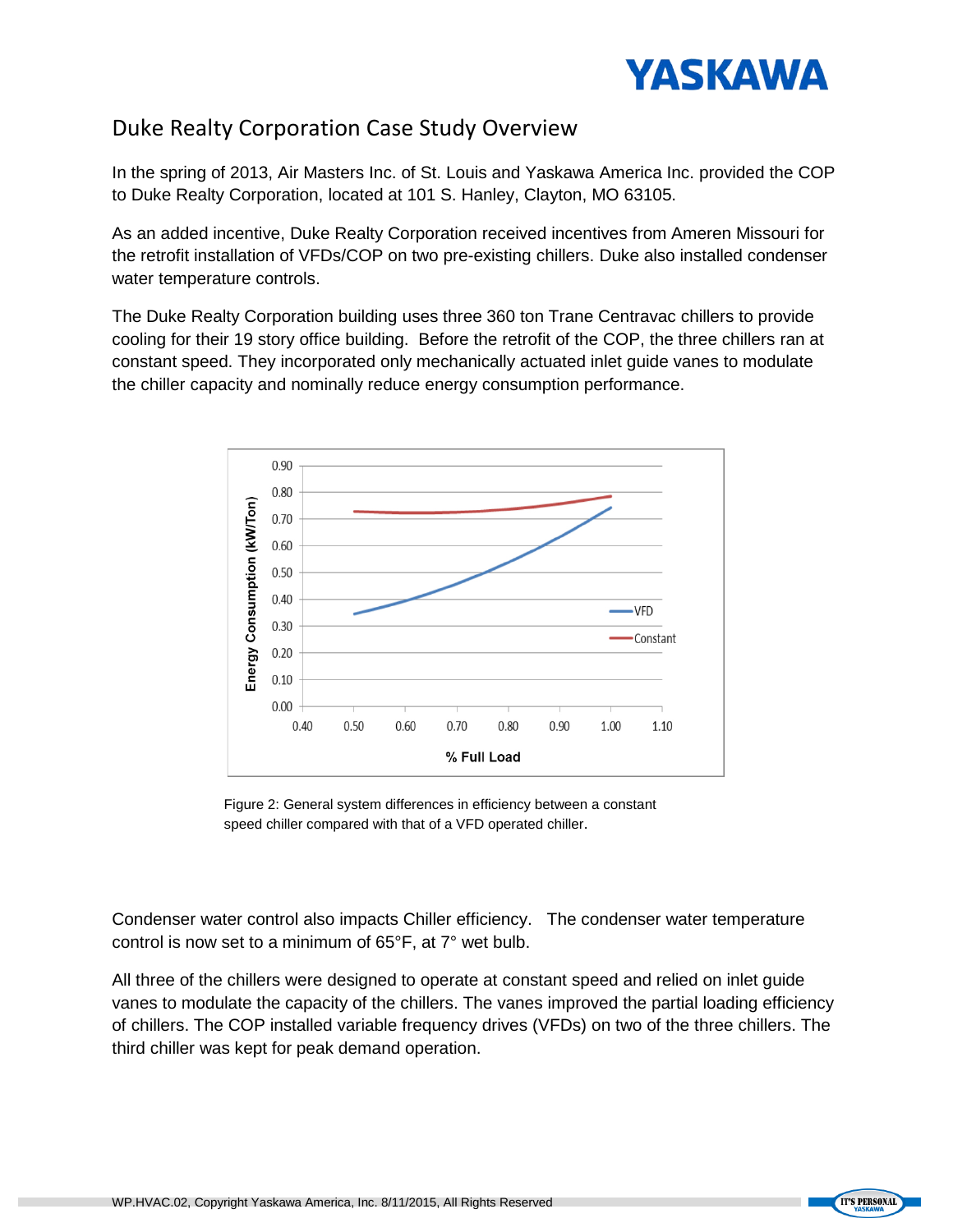

Below is a screen shot image of the system PC chiller control and monitoring. The second image (below right) is the HMI of the chiller optimization packages' controller.



The condenser water reset temperature control, further reduces the lift of the chiller thereby favorably impacting chiller operation and efficiency.

#### Audit Overview

An independent energy management firm inspected the facility and used an eQuest (version 3- 64) simulation model to collect data. This study was completed by the St. Louis based utility.

The simulation was first built using as-built parameters which included two of the three chillers being equipped with VFDs and condenser water reset controls. The model was then calibrated using billing data and 2014 weather data for the St. Louis area.

Actual chiller operation information was taken from the facility's energy management system. The data included; chiller tonnage, kW demand, and condenser/chilled water temperatures.

Using the provided data in conjunction with corresponding local weather averages, a regression was developed allowing for the determination of chiller runtime hours.

- The two COP retrofitted chillers should operate approximately 5,815 and 1,725 hours per year.
- The model resulted in annual runtime hours of 5,695 and 1,721 hours.
- The model was very close to the actual run time.

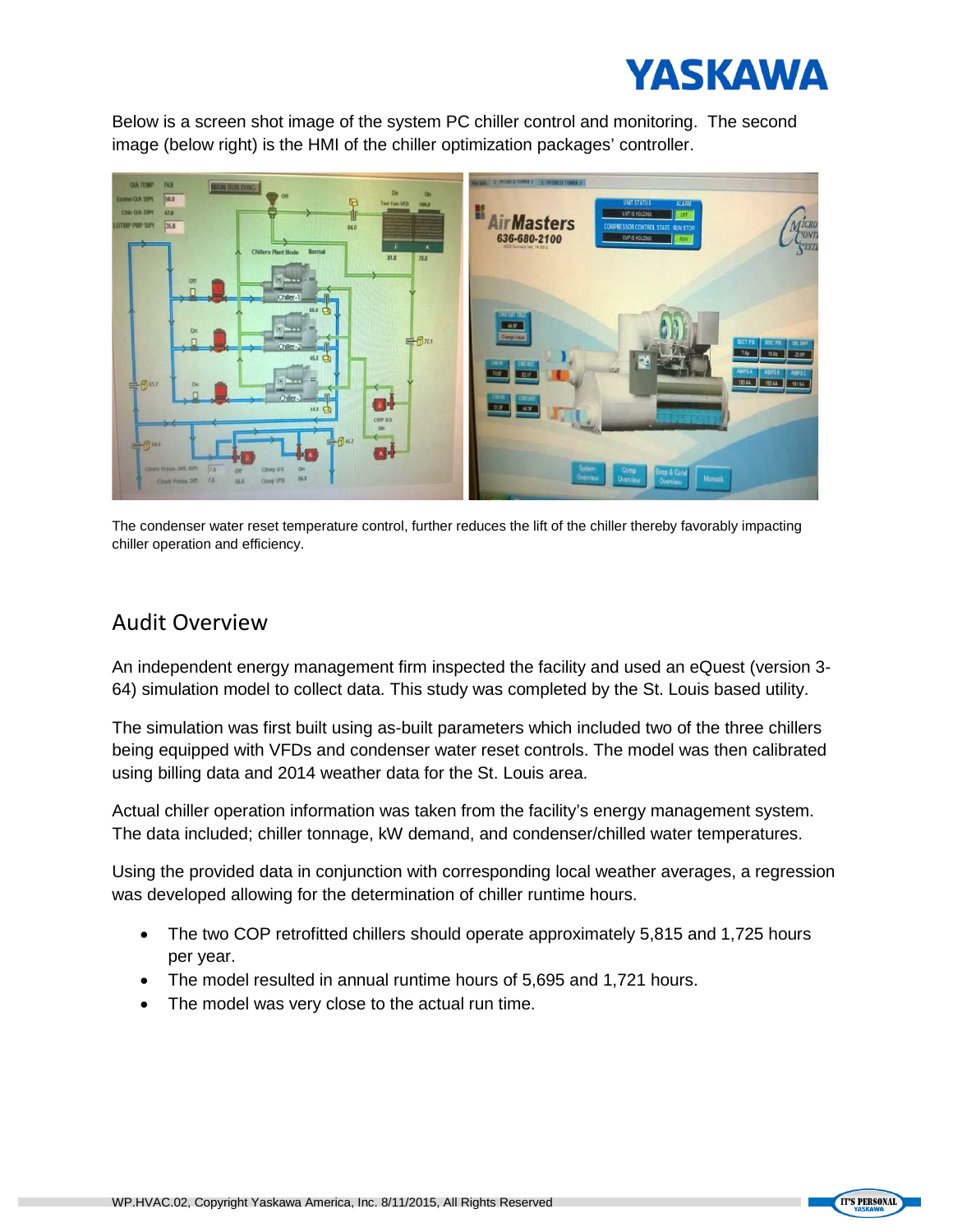

The below model was created by removing the condenser water reset control and removing the VFDs from the two chillers. The annual savings is the difference between the annual consumption of the baseline and as-built model, which can be seen in the following table:

| <b>End Use</b>        | <b>Baseline</b> | <b>As-Built</b> | <b>Savings</b> |
|-----------------------|-----------------|-----------------|----------------|
| Lighting              | 3,053,558       | 3,053,558       | $\Omega$       |
| Misc. Equipment       | 1,215,219       | 1,215,219       | 0              |
| Heating               | 1,668,291       | 1,668,291       | 0              |
| Cooling               | 1,427,011       | 790,528         | 636,483        |
| <b>Heat Rejection</b> | 50,146          | 53,537          | $-3,391$       |
| Pumps                 | 315,374         | 315,374         | 0              |
| Fans                  | 149,416         | 149,416         | $\Omega$       |
| <b>DHW</b>            | 152,328         | 152,328         | $\Omega$       |
| Exterior              | 15,946          | 15,946          | $\Omega$       |
| Total                 | 8,047,285       | 7,414,193       | 633,092        |

Annual kWh Energy Savings

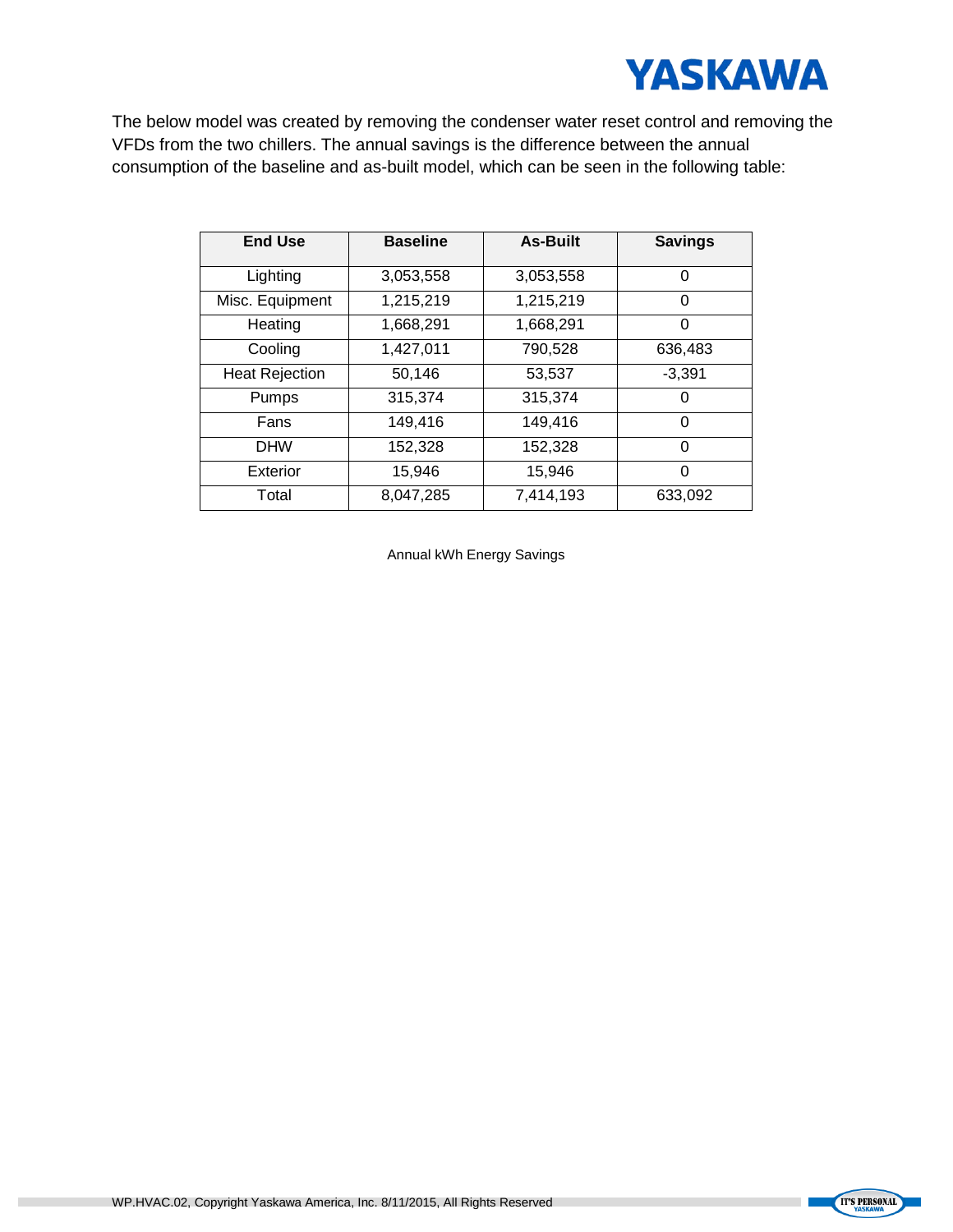

#### Results

|                         | <b>Gross kWh Savings</b> |                |                            | <b>Gross Ex Post</b>        |
|-------------------------|--------------------------|----------------|----------------------------|-----------------------------|
| <b>Measure Category</b> | Ex Ante                  | <b>Ex Post</b> | <b>Realization</b><br>Rate | Peak kW<br><b>Reduction</b> |
| Chiller VFDs            | 463,805                  | 633,092        | 136%                       | 120.85                      |
| Total                   | 463,805                  | 633,092        | 136%                       | 120.85                      |

Verified Gross Savings/Realization Rates

The model defined the outside air temperature (OAT) and compared the constant speed (CS) with variable frequency drive (VFD) operations. The measured results of the calibration effort are shown below in the chart below.

| OAT        | 70       | 80       | 90       |
|------------|----------|----------|----------|
| <b>CS</b>  | 96.31    | 112.13   | 127.96   |
| <b>VFD</b> | 75.20    | 79.67    | 84.15    |
|            | $-21.9%$ | $-28.9%$ | $-34.2%$ |